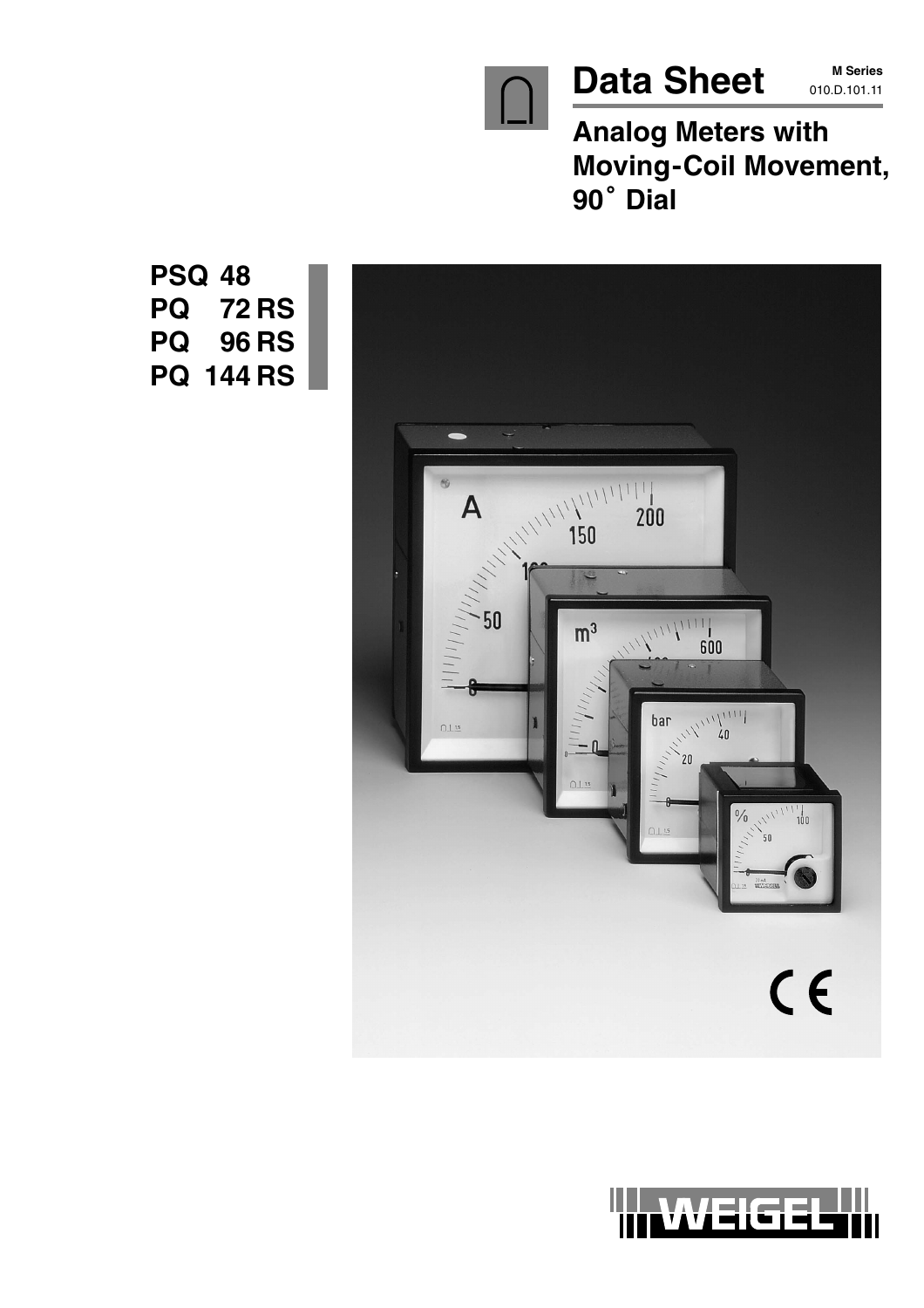# **Application**

The moving-coil panel meters **PSQ 48** in a housing of moulded thermoplastic with slide-in dial and **PQ 72/96/144 RS** models (M Series) in pressed steel cases are used for the measurement of DC currents or voltages.

The moving-coil movements manufactured to advanced engineering standards are characterized by a low power consumption, high precision and excellent damping.

The meters are suitable for mounting in switchboards, control panels, machine tool consoles or mosaic grid panels.

### **Movements**

Self-shielding moving-coil movements with a core-type magnet, pivot suspended. Spring loaded jewel bearings for vibration and shock resistance.

### **Mechanical Data**

| case details                                                                                                           |                                    | square case suitable to be mounted                                          |               |                                               |
|------------------------------------------------------------------------------------------------------------------------|------------------------------------|-----------------------------------------------------------------------------|---------------|-----------------------------------------------|
|                                                                                                                        |                                    | or mosaic grid panels, stackable                                            |               | in control / switchgear panels, machine tools |
| material of case                                                                                                       |                                    | thermoplastics, flame retardant (PSQ 48)<br>pressed steel (PQ 72/96/144 RS) |               |                                               |
| material of window                                                                                                     | qlass <b>▶</b>                     |                                                                             |               |                                               |
| colour of bezel                                                                                                        |                                    | black (similar to RAL 9005) ♦                                               |               |                                               |
| position of use                                                                                                        | vertical $\pm 5^{\circ}$ $\bullet$ |                                                                             |               |                                               |
| panel fixing                                                                                                           |                                    | plate springs, at top and buttom (PSQ 48)<br>screw clamps (PQ 72/96/144 RS) |               |                                               |
| panel thickness                                                                                                        | $115$ mm                           |                                                                             |               |                                               |
| mounting                                                                                                               |                                    | stackable next to each other                                                |               |                                               |
| terminals                                                                                                              |                                    |                                                                             |               |                                               |
| voltmeters and ammeters $\leq$ 15 A (PSQ 48)<br>hexagon studs, M4 screws and wire clamps $\blacktriangleright$         |                                    |                                                                             |               |                                               |
| voltmeters and ammeters $\leq$ 3 A (PQ 72/96/144 RS)<br>hexagon studs, M3 screws and wire clamps $\blacktriangleright$ |                                    |                                                                             |               |                                               |
| ammeters > 3 A (PQ 72/96/144 RS), > 15 A (PSQ 48) up to 30 A<br>hexagon studs, M5 screws and wire clamps               |                                    |                                                                             |               |                                               |
| ammeters > 30 A<br>hexagon studs, M6 screws and wire clamps                                                            |                                    |                                                                             |               |                                               |
| voltmeters >150 V<br>connector blades 6.3 x 0.8 for protective wire                                                    | (PQ 72/96 RS)                      |                                                                             |               |                                               |
| dimensions (in mm)                                                                                                     | PSQ48                              |                                                                             | PQ72RS PQ96RS | <b>PO 144 RS</b>                              |
| bezel                                                                                                                  | 48<br>П.                           | 72<br>$\Box$                                                                | 96<br>$\Box$  | 144<br>П.                                     |
| case                                                                                                                   | 45<br>П.                           | 66.5<br>П.                                                                  | 90.5<br>П.    | 137<br>П.                                     |
| depth                                                                                                                  | 48                                 | 57                                                                          | 60            | 60                                            |
| panel cutout                                                                                                           | ⊟45.2+0.3                          | $\Box$ 68.3 <sup>+0.4</sup> $\Box$ 92 <sup>+0.8</sup>                       |               | $\square$ 138 <sup>+1</sup>                   |
| weight approx.                                                                                                         | 0.1 kg                             | $0.2$ kg                                                                    | 0.3 kg        | 0.6 <sub>k</sub>                              |

### **Electrical Data**

| measuring unit                                | DC voltage or DC current                                                                                                                                               |
|-----------------------------------------------|------------------------------------------------------------------------------------------------------------------------------------------------------------------------|
| overload capacity (acc. to DIN EN 60 051 - 1) |                                                                                                                                                                        |
| continuously                                  | 1.2 times rated voltage / current                                                                                                                                      |
| $5 s$ max.<br>voltmeters                      | 2 times rated voltage                                                                                                                                                  |
| ammeters                                      | 10 times rated current ♦                                                                                                                                               |
| measurement category CAT III                  |                                                                                                                                                                        |
| operating voltage                             | refer to Measuring Ranges                                                                                                                                              |
| pollution level                               | 2                                                                                                                                                                      |
| enclosure code                                | IP 52 case front side $\bullet$<br>IP 00 for terminals without protection against<br>accidental contact<br>IP 20 for terminals protected against<br>accidental contact |

### **Measuring Ranges**

#### **For mains use**

|        |                                          | PSQ48<br>PQ72RS             | DC current internal resistance <sup>1</sup> ) /   DC voltage >5V<br>voltage drop approx.<br><b>PQ 96RS</b><br><b>PQ144 RS</b> |                | sensitivity <sup>1</sup> ) |  |
|--------|------------------------------------------|-----------------------------|-------------------------------------------------------------------------------------------------------------------------------|----------------|----------------------------|--|
| 40     | μA                                       | $6500 \Omega$               | 4600 Ω                                                                                                                        | 6 V            | 1 k $\Omega$ /V            |  |
| 60     | μA                                       | 5500 $\Omega$               | 4400 Ω                                                                                                                        | 10 V           | 1 k $\Omega$ /V            |  |
| 100    | μA                                       | 5000 $\Omega$               | 2800 Ω                                                                                                                        | 15 V           | 1 k $\Omega$ /V            |  |
| 150    | μA                                       | 3600 Ω                      | 2200 Ω                                                                                                                        | 25 V           | 1 $k\Omega/V$              |  |
| 250    | μA                                       | 2200 Ω                      | 740 Ω                                                                                                                         | 40 V           | 1 k $\Omega$ /V            |  |
| 400    | μA                                       | 1300 $\Omega$               | $630 \Omega$                                                                                                                  | 60 V           | 1 k $\Omega$ /V            |  |
| 600    | μA                                       | 260 Ω                       | 260 Ω                                                                                                                         | 100 V          | 1 k $\Omega$ /V            |  |
| 1      | mA                                       | $48\Omega$                  | $48\Omega$                                                                                                                    | 150 V          | 1 k $\Omega$ /V            |  |
|        | 1.5 <sub>m</sub> A<br>2.5 <sub>m</sub> A | 60 mV<br>60 mV              | 60 mV<br>60 mV                                                                                                                | 250 V<br>400 V | 1 kΩ/V<br>1 k $\Omega$ /V  |  |
| 4      | mA                                       | 60 mV                       | 60 mV                                                                                                                         | 500 V          | 1 k $\Omega$ /V            |  |
| 5      | mA                                       | 60 mV                       | 60 mV                                                                                                                         | 600 V          | 1 k $\Omega$ /V            |  |
| 6      | mA                                       | 60 mV                       | 60 mV                                                                                                                         |                |                            |  |
| 10     | mA                                       | 60 mV                       | 60 mV                                                                                                                         |                |                            |  |
| 15     | mA                                       | 60 mV                       | 60 mV                                                                                                                         |                |                            |  |
| 20     | mA                                       | 60 mV                       | 60 mV                                                                                                                         |                |                            |  |
| 25     | mA                                       | 60 mV                       | 60 mV                                                                                                                         |                |                            |  |
| 40     | mA                                       | 60 mV                       | 60 mV                                                                                                                         |                |                            |  |
| 60     | mA                                       | 60 mV                       | 60 mV                                                                                                                         |                |                            |  |
| 100    | mA                                       | 60 mV                       | 60 mV                                                                                                                         |                |                            |  |
| 150    | mA                                       | 60 mV                       | 60 mV                                                                                                                         |                |                            |  |
| 250    | mA                                       | 60 mV                       | 60 mV                                                                                                                         |                |                            |  |
| 400    | mA                                       | 60 mV                       | 60 mV                                                                                                                         |                |                            |  |
| 600    | mA                                       | 60 mV                       | 60 mV                                                                                                                         |                |                            |  |
| 1      | Α                                        | 60 mV                       | 60 mV                                                                                                                         |                |                            |  |
| 1.5    | A                                        | 60 mV                       | 60 mV                                                                                                                         |                |                            |  |
| 2.5    | Α                                        | 60 mV                       | 60 mV                                                                                                                         |                |                            |  |
| 4<br>6 | Α<br>А                                   | 60 mV                       | 60 mV                                                                                                                         |                |                            |  |
| 10     | А                                        | 60 mV<br>60 mV              | 60 mV<br>60 mV                                                                                                                |                |                            |  |
| 15     | А                                        | 60 mV                       | 60 mV                                                                                                                         |                |                            |  |
| 25     | Α                                        | 60 mV                       | 60 mV                                                                                                                         |                |                            |  |
| 40     | A <sup>2</sup>                           | 60 mV                       | 60 mV                                                                                                                         |                |                            |  |
| 60     | $(A^2)$                                  | 60 mV                       | 60 mV                                                                                                                         |                |                            |  |
|        |                                          | for use with external shunt |                                                                                                                               |                | sensitivity <sup>*</sup> ) |  |
|        | 60 mV                                    |                             |                                                                                                                               |                | 1 k $\Omega$ /V            |  |

150 mV 1 k $\Omega$ 1 $k\Omega/V$ a total lead resistance of 0.05  $\Omega$  is considered in the calibration of the indicator for connecting leads 1 m,  $2 \times 0.75$  mm<sup>2</sup>

<sup>1</sup>) the resistance values are limited to a tolerance of  $\pm 20\%$ 

2) not for PSQ 48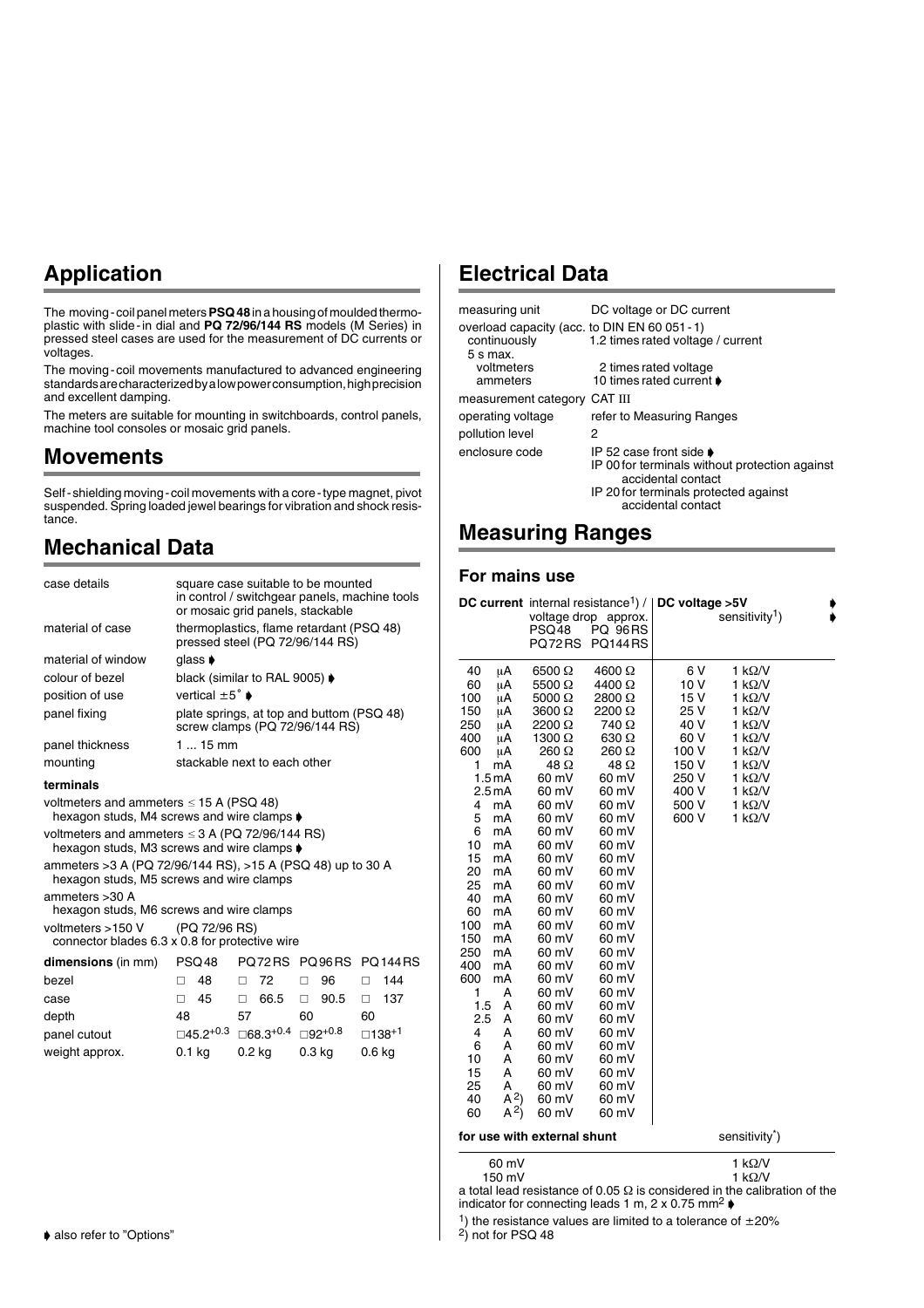

# Data Sheet M Series

**M Series**

# **Analog Meters with Moving-Coil Movement,** Analog<br>Moving·<br>90<sup>°</sup> Dial

# **Accuracy at Reference Conditions**

accuracy class 1.5 according to DIN EN 60 051 - 1 ♦

#### **reference conditions** ambient temperature 23<sup>°</sup>C position of use nominal position  $\pm 1^{\circ}$

input rated measuring value **influences**

others DIN EN 60 051-1

ambient temperature 23°C±2K position of use nominal position  $\pm 5^{\circ}$ stray magnetic field 0.5 mT

# **Environmental**

| climatic suitability<br>operating<br>temperature range | climatic class 2 acc. to VDE/VDI 3540, sh. 2 ♦<br>$-25+40^\circ C$ |
|--------------------------------------------------------|--------------------------------------------------------------------|
| storage<br>temperature range                           | $-25+65^{\circ}C$                                                  |
| relative humidity                                      | $\leq$ 75% annual average, non-condensing                          |
| shock resistance                                       | 15 g, 11 ms $\rightarrow$                                          |
| vibration resistance                                   | 2.5 g, 5  55 Hz $\bullet$                                          |
|                                                        |                                                                    |

# **Rules and Standards**

| DIN 43718            | Measurement and control; front-frames and<br>frontpanels of measurement and control<br>equipment; principal dimensions   |
|----------------------|--------------------------------------------------------------------------------------------------------------------------|
| DIN 43 802           | Line scales and pointers for indicating<br>electrical measuring instruments;                                             |
|                      | general requirements<br>designs and dimensions                                                                           |
| $-2$<br>$-3$<br>$-4$ | scale graduation and numbering                                                                                           |
| DIN 16 257           | Nominal positions and position symbols used<br>for measuring instruments                                                 |
| DIN EN 60 051        | Direct acting indicating analogue electrical<br>measuring instruments and their accessories                              |
| $-1$                 | Part 1: Definitions and general requirements<br>common to all parts                                                      |
| $-2$                 | Part 2: Special requirements for ammeters<br>and voltmeters                                                              |
| -9                   | Part 9: Recommended test methods                                                                                         |
| DIN EN 60 529        | Enclosure codes by housings (IP-code)                                                                                    |
| <b>DIN EN 61 010</b> | Safety requirements for electrical measuring,<br>control and laboratory equipment                                        |
| -1                   | Part 1: General requirements                                                                                             |
|                      | -2-030 Part2-030: Particular requirements for testing<br>and measuring circuits                                          |
| DIN EN 61 326-1      | Electrical equipment for measurement, con-<br>trol and laboratory use - EMC requirements<br>Part 1: General requirements |
| DIN IEC 61 554       | Panel mounted equipment -<br>Electrical measuring instruments -<br>Dimensions for panel mounting                         |
| VDE/VDI 3540 sheet 2 | reliability of measuring and control<br>equipment (classification of climates)<br>(non-condensing)                       |
|                      |                                                                                                                          |

#### **for use on external multiplier**<br>movement for DC for DC voltages

25 V, 250 μA 1; 1.5; 2.5; 3; 4; 5; 6; 10 kV

#### **Not for mains use**

| DC voltage $\leq 5V$                  | sensitivity <sup>1</sup> )<br>PSQ48                                                         | <b>PQ 96RS</b><br>PO72RS PO144RS                                                   |  |
|---------------------------------------|---------------------------------------------------------------------------------------------|------------------------------------------------------------------------------------|--|
| 40 mV                                 | $3.3 \text{ k}\Omega/\text{V}$                                                              | 2 k $\Omega$ /V                                                                    |  |
| 60 mV                                 | 1 k $\Omega$ /V                                                                             | 1 k $\Omega$ /V                                                                    |  |
| $100 \text{ mV}$                      | 1 k $\Omega$ /V                                                                             | 1 k $\Omega$ /V                                                                    |  |
| 150 mV                                | 1 k $\Omega$ /V                                                                             | 1 k $\Omega$ /V                                                                    |  |
| 250 mV                                | 1 k $\Omega$ /V                                                                             | 1 k $\Omega$ /V                                                                    |  |
| 400 mV                                | 1 k $\Omega$ /V                                                                             | 1 k $\Omega$ /V                                                                    |  |
| 600 mV<br>ν<br>1.5V<br>2.5V<br>V<br>4 | 1 k $\Omega$ /V<br>1 k $\Omega$ /V<br>1 k $\Omega$ /V<br>1 k $\Omega$ /V<br>1 k $\Omega$ /V | 1 k $\Omega$ /V<br>1 k $\Omega$ /V<br>1 k $\Omega$ /V<br>1 k $\Omega$ /V<br>1 kΩ/V |  |

#### **for use on transducer ("live zero")**

|      | 4  20 mA mechanically suppressed zero, without zero<br>adjustment, voltage drop approx. 60 mV |  |
|------|-----------------------------------------------------------------------------------------------|--|
| $ -$ |                                                                                               |  |

0/4 ... 20 mA electrically suppressed zero, with zero adjustment, voltage drop approx. 900 mV

#### **Operating Voltages**

**measuring ranges** operating voltage

| DC current<br>40: 60: 100:<br>150; 250; 400; 600 µA<br>1; 1.5; 2.5; 4; 5; 6; 10;  | <b>PSQ 48</b>                         |                                  |                                  | PO 72 RS PO 96 RS PO 144 RS           |
|-----------------------------------------------------------------------------------|---------------------------------------|----------------------------------|----------------------------------|---------------------------------------|
| 15; 20; 25; 40; 60; 100;<br>150: 250: 400: 600 mA 300 V<br>1; 1.5; 2.5; 4; 6; 10; |                                       | 150 V                            | 150 V                            | 150 V                                 |
| 15: 25 A<br>40; 60 A $^{2}$ )                                                     | 300 V                                 | 300 V<br>300 V                   | 300 V<br>300 V                   | 300 V<br>300 V                        |
| DC voltage<br>40: 60: 100: 150: 250:                                              | <b>PSQ 48</b>                         |                                  |                                  | PQ 72 RS PQ 96 RS PQ 144 RS           |
| 400: 600 mV<br>1; 1.5; 2.5; 4; 6; 10;                                             | 300 V                                 | 300 V                            | 300 V                            | 150 V                                 |
| 15: 25: 40: 60: 100 V<br>150 V<br>250 V<br>400; 500; 600 V                        | 300 V<br>300 V<br>300 V<br>on request | 150 V<br>150 V<br>600 V<br>600 V | 150 V<br>150 V<br>600 V<br>600 V | 150 V<br>150 V<br>300 V<br>on request |

<sup>1</sup>) the resistance values are limited to a tolerance of  $\pm 20\%$ 

 $^{2}$ ) not for PSQ 48

# **Scaling**

| pointer               |                             | bar / knife-edge pointer |       |                                 |
|-----------------------|-----------------------------|--------------------------|-------|---------------------------------|
| colour of pointer     | black $\blacktriangleright$ |                          |       |                                 |
| pointer deflection    | $0 \dots 90^\circ$          |                          |       |                                 |
| colour of dial        | white $\blacktriangleright$ |                          |       |                                 |
| scale characteristics | linear                      |                          |       |                                 |
| scale division        | coarse-fine                 |                          |       |                                 |
| scale length          | <b>PSQ48</b><br>44 mm       | 69 mm                    | 94 mm | PQ72RS PQ96RS PQ144RS<br>146 mm |

• also refer to "Options"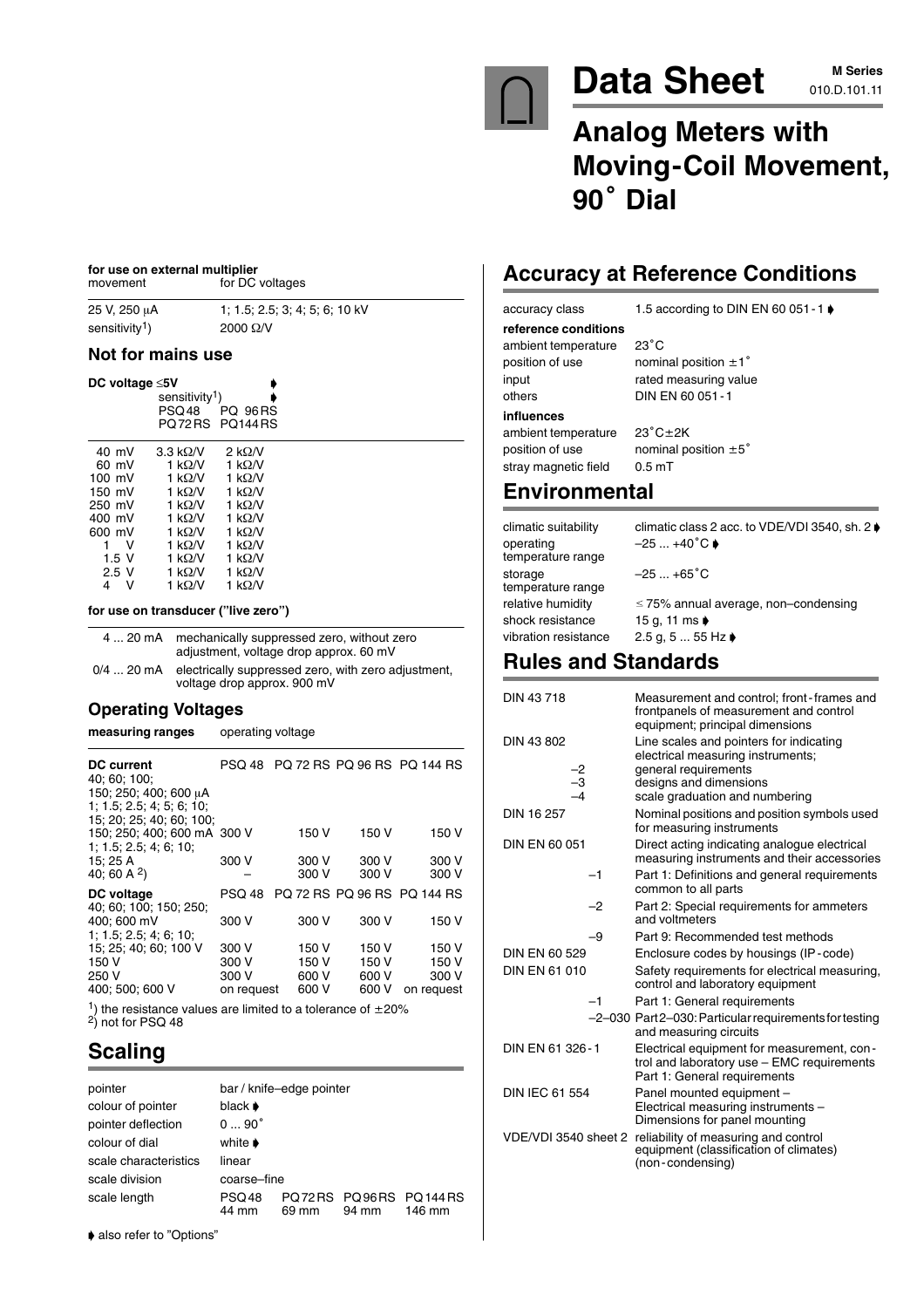# **Options**

| measuring range                                |                                                                                                                                                                                                                                                                                                              |
|------------------------------------------------|--------------------------------------------------------------------------------------------------------------------------------------------------------------------------------------------------------------------------------------------------------------------------------------------------------------|
| special measuring<br>range                     | deviating from standard                                                                                                                                                                                                                                                                                      |
| measuring range<br>adjustment                  | adjustment potentiometer installed in<br>voltmeters, adjustment range<br>approx. $\pm 10\%$ or $\pm 20$ 50%,<br>ammeters on request                                                                                                                                                                          |
| 2 <sup>nd</sup> measuring range                | with 3rd terminal for voltmeters up to 600 V<br>and ammeters up to 6 A<br>2 <sup>nd</sup> figuring and 1 or 2 scale divisions                                                                                                                                                                                |
| additional measuring<br>ranges                 | on request                                                                                                                                                                                                                                                                                                   |
| accuracy class                                 | 1.0 with fine scale division (as far as possible)                                                                                                                                                                                                                                                            |
| adjustment of<br>internal resistance           | to $\pm$ 1% at 23 $^{\circ}$ C                                                                                                                                                                                                                                                                               |
| increased sensitivity                          | to 2 kΩ/V, 5 kΩ/V, 10 kΩ/V or 20 kΩ/V<br>for voltmeters 1  600 V (as far as possible)                                                                                                                                                                                                                        |
| lead resistance                                | calibration to $>0.05\Omega$                                                                                                                                                                                                                                                                                 |
| case                                           |                                                                                                                                                                                                                                                                                                              |
| window                                         | non-glaring glass                                                                                                                                                                                                                                                                                            |
| colour of bezel                                | gray (similar to RAL 7037)                                                                                                                                                                                                                                                                                   |
| index marking pointer                          | red, front adjustable                                                                                                                                                                                                                                                                                        |
| position of use                                | horizontal or to be specified 15°165°                                                                                                                                                                                                                                                                        |
| panel fixing (PSQ 48)                          | plate springs on the left and right side                                                                                                                                                                                                                                                                     |
| performance                                    |                                                                                                                                                                                                                                                                                                              |
| increased mechanical<br>loads                  | shock 30 g, 11 ms<br>vibration 5 g, 5  55 Hz                                                                                                                                                                                                                                                                 |
| climatic suitability                           | limited use in the tropics<br>climatic class 3 acc. to VDE/VDI 3540, sheet 2                                                                                                                                                                                                                                 |
| with operating<br>temperature range            | $-10+55^{\circ}C$                                                                                                                                                                                                                                                                                            |
| marine application                             | non-certified or<br>type approval by "Germanischer Lloyd"<br>(except PSQ 48)                                                                                                                                                                                                                                 |
| enclosure code                                 | IP 54 splash-water protected front                                                                                                                                                                                                                                                                           |
| accessories                                    |                                                                                                                                                                                                                                                                                                              |
| terminal protection against accidental contact | full-sized rear cover (not applying to PSQ 48) or protective sleeves                                                                                                                                                                                                                                         |
| terminals                                      | connector blades 6.3 x 0.8                                                                                                                                                                                                                                                                                   |
| dial                                           |                                                                                                                                                                                                                                                                                                              |
| blank dial                                     | pencil marked initial and end values                                                                                                                                                                                                                                                                         |
| scale division<br>and figuring                 | $0100\%$ ,<br>linear, full-scale values acc. to standardized<br>series $(1 - 1.5 - 2.5 - 4 - 6$ and<br>their decimal multiples e.g. 150 $m^3/h$ ) or<br>deviating from standard;<br>special calibration from customer's<br>non-linear graph or chart;<br>scaling of voltmeters in ohms;<br>captions optional |
| 2 <sup>nd</sup> scale division                 | including figuring                                                                                                                                                                                                                                                                                           |
| coloured dial                                  | dial plate black; pointer, scale division<br>acc. to DIN and figuring yellow or white                                                                                                                                                                                                                        |
| additional lettering                           | to be specified e.g. "generator"                                                                                                                                                                                                                                                                             |
| additional figuring                            | to be specified                                                                                                                                                                                                                                                                                              |
| coloured marks                                 | red, green or blue for important scale values                                                                                                                                                                                                                                                                |
| coloured sector                                | red, green or blue within scale division                                                                                                                                                                                                                                                                     |

| logo on the dial                                                                          | none or to be specified                                                                                                                           |
|-------------------------------------------------------------------------------------------|---------------------------------------------------------------------------------------------------------------------------------------------------|
| zero position                                                                             | centre zero or off-set zero,                                                                                                                      |
|                                                                                           | mechanically suppressed zero, no zero<br>adjustment, max. 40% of full-scale value<br>for ammeters $\geq 100 \mu$ A, voltmeters $\geq 60 \mu$ V or |
|                                                                                           | electrically suppressed zero<br>for voltmeters $\geq 6$ V                                                                                         |
| expanded scale<br>PQ 72/96/144 RS<br>models only                                          | expanded initial scale (electronically)<br>up to approx. $5\%$ of<br>full–scale value in centre–scale                                             |
|                                                                                           | to approx. 40%, 30% or 20% of full–scale<br>value in centre scale (magnetically)                                                                  |
| dial illumination<br>for PQ 72/96 RS<br>for PQ 144 RS<br>for PQ 72/96 RS<br>for PQ 144 RS | pluggable, dial translucent<br>1 lamp 6V, 12V or 24V<br>2 lamps 6 V, 12 V or 24 V<br>1 LED 24 V DC / 0.4 W<br>2 LEDs 24 V DC / 0.4 W              |
|                                                                                           | an an a bhail aibhni billeann bha an bhaile an chuid an chuid an aibh an chaidh aibh an an cheadhail a bhailea                                    |

**special dial illumination** with light–carrier dial and dial mask, dial plate black, scale divisions black on a yellow or white arc; pointer and figures yellow or white, illumination white or red, supply voltage 6 V, 12 V or 24 V

### **Accessories**

#### **external multipliers**

Film resistors of class 0.5 accuracy to DIN, cast resin insulated. Only for use with moving–coil DC meters on DC equipment connected to the ground. DC voltage 1,000; 1,500; 2,000; 2,500; 3,000; 4,000;

sensitivity 2 k $\Omega$ /V for meter movement  $25$  V, 250  $\mu$ A

5,000; 6,000; 10,000 V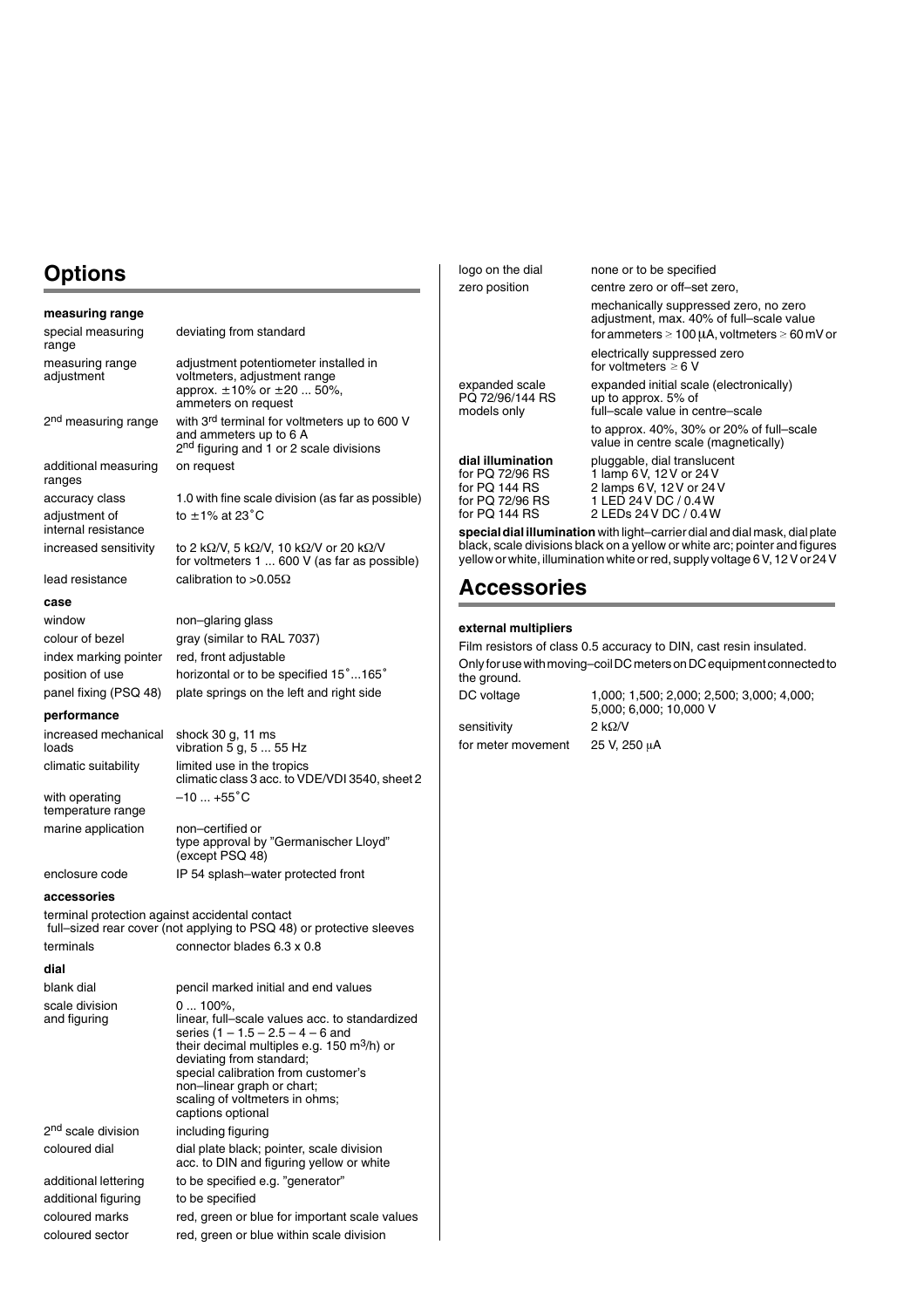

# Data Sheet M Series

# **Analog Meters with Moving-Coil Movement,** Analog<br>Moving·<br>90<sup>°</sup> Dial

# **Connections**





\* PQ 72/96 RS voltmeters >150 V

**DC voltage including external multiplier** -